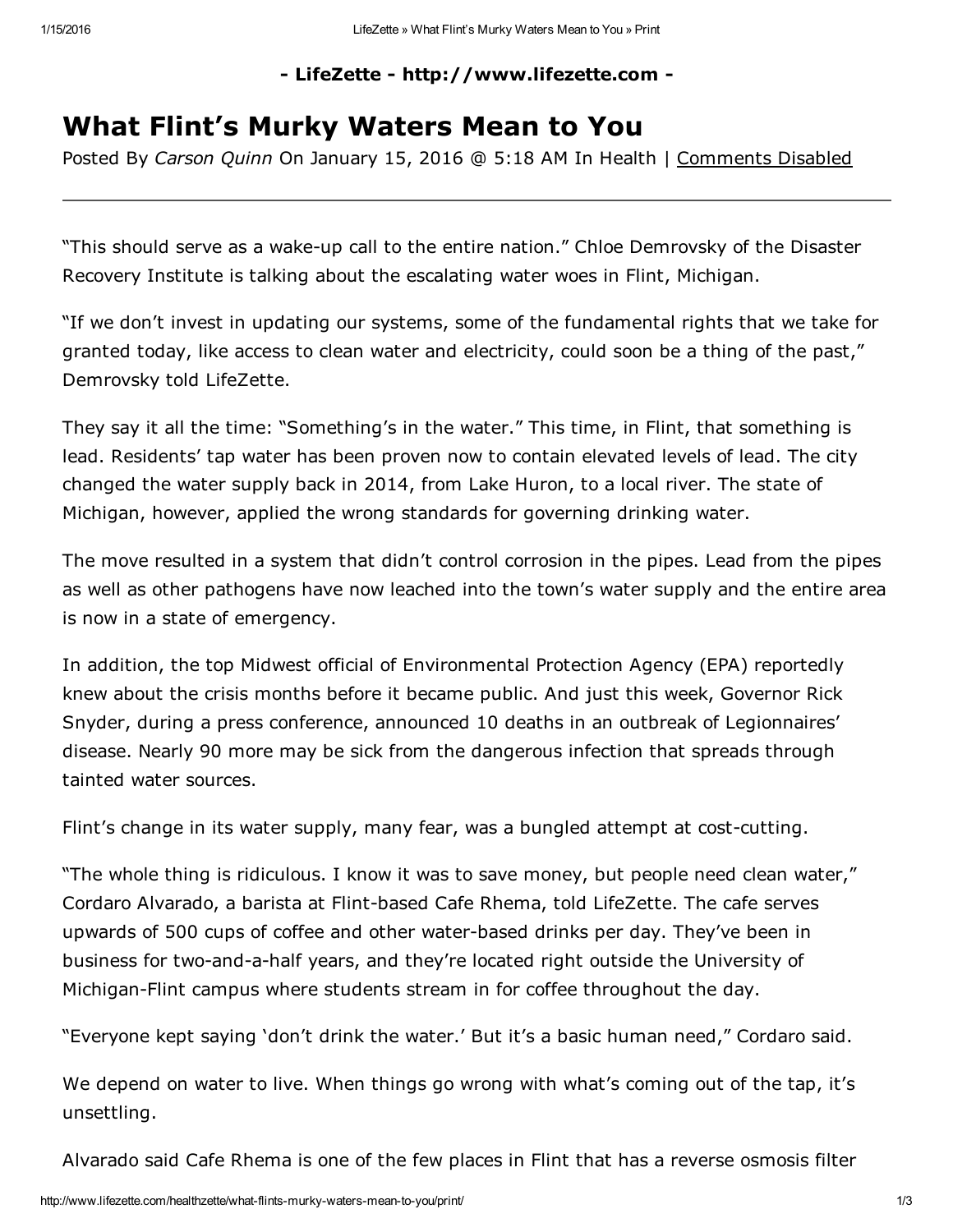that removes 94 to 98 percent of the lead and other impurities. That's why the water hasn't affected business, Alvarado said.

"We implemented it once the lead problem started, but we wanted to go the extra mile for our customers to make sure the water is completely safe," said Alvarado. "Sometimes they'll start to buy a bottle of water and we have to tell them that our water is purified. Most of the time they're shocked."

That's a luxury not everyone can afford: Reverse osmosis filters can get expensive, especially when churning out gallons of purified water for a small business.

## Related: The [Unexpected](http://www.lifezette.com/healthzette/that-unexpected-arsenic/) Arsenic<sup>[1]</sup>

Communities throughout the nation right now are looking at replacing aging infrastructure. Without going through the incredibly expensive and expansive process of replacing underground water delivery systems, many others could find themselves in the same shoes as Flint.

"Make it a priority to test the water," Demrovsky of the Disaster Recovery Institute said. "If you have small children or are pregnant, get tested for dangerous lead levels and seek treatment as soon as possible."

Lead filters and other water treatments can be found at local tool and home improvement stores. You should also stop drinking water from the tap and start drinking water from a closed bottle, but that's obviously not a long-term solution. The CDC also recommends avoiding uncleaned hot tubs, decorative fountains and air conditioner cooling towers, all places where bacteria is able to grow.

But the EPA sets standards and regulations for the presence and amount of over 90 different contaminants in public drinking water, including E. coli, salmonella, and cryptosporidium species. If you notice a change in smell, taste, or appearance of your water, call your public water system company, the CDC says.

Getting educated about the issues, asking questions of your local city officials and staying current with any water related announcements in your area are critical.

## Related: Water Bottle [Bamboozled](http://www.lifezette.com/healthzette/water-bottle-bamboozled/)<sup>[2]</sup>

"What is done cannot be undone," Dr. Marc Edwards, a professor at Virginia Tech who leads a group of scientists who are volunteering to help resolve the issue in Flint, said of the issue there. "However, the damage can be mitigated with good nutrition." His colleagues developed a dietary plan\_ [3] for those who may have been affected by the lead poisoning. The